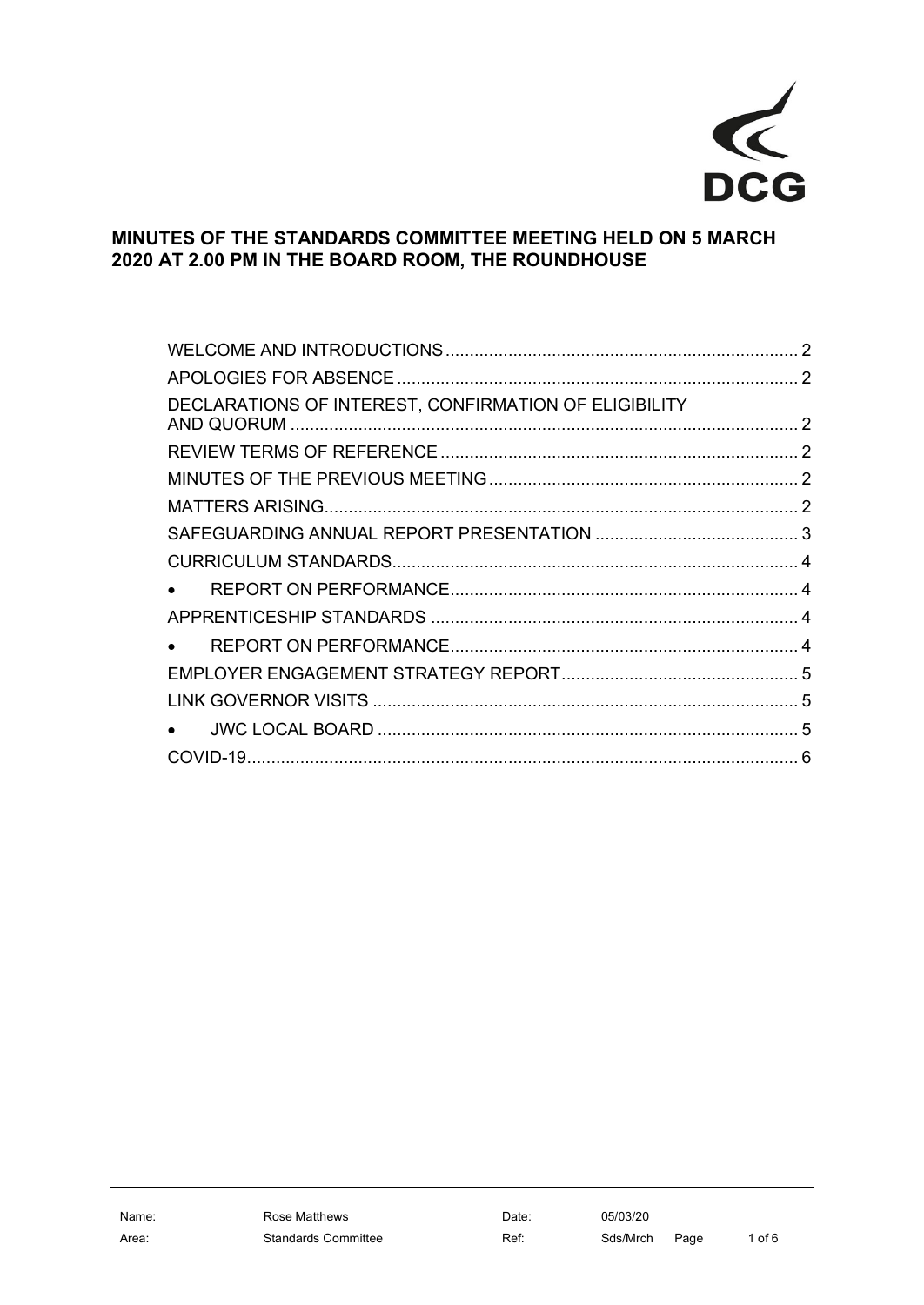

# **MINUTES OF THE STANDARDS COMMITTEE MEETING HELD ON THURSDAY 5 MARCH 2020 AT 2.00 PM IN THE BOARD ROOM AT THE ROUNDHOUSE**

<span id="page-1-5"></span><span id="page-1-4"></span><span id="page-1-3"></span><span id="page-1-2"></span><span id="page-1-1"></span><span id="page-1-0"></span>

| Present:       | Schuhmacher, Mandie Stravino                                                                                                            | Phil Dover (Chair), Alan Brady, Sue Bradley, Sagar Johnson, Graham |             |  |
|----------------|-----------------------------------------------------------------------------------------------------------------------------------------|--------------------------------------------------------------------|-------------|--|
| In attendance: | Aaron Denton, April Hayhurst, Helen Jefferson, Kate Martin,<br><b>Heather Simcox</b><br>Rose Matthews (Clerk)                           |                                                                    |             |  |
|                |                                                                                                                                         | <b>Action</b>                                                      | <b>Date</b> |  |
| 01/19-20       | <b>WELCOME AND INTRODUCTIONS</b>                                                                                                        |                                                                    |             |  |
|                | The Chair welcomed Alan Brady to the Committee. Alan<br>was Chair of the JWC Local Board.                                               |                                                                    |             |  |
| 02/19-20       | <b>APOLOGIES FOR ABSENCE</b>                                                                                                            |                                                                    |             |  |
|                | Apologies for absence were received and accepted from<br>Janet Morgan and John Clay.                                                    |                                                                    |             |  |
| 03/19-20       | DECLARATIONS OF INTEREST, CONFIRMATION OF<br><b>ELIGIBILITY AND QUORUM</b>                                                              |                                                                    |             |  |
|                | All members were eligible and the meeting was quorate.<br>There were no new declarations.                                               |                                                                    |             |  |
| 04/19-20       | <b>REVIEW TERMS OF REFERENCE</b>                                                                                                        |                                                                    |             |  |
|                | An annual review of the terms of reference had taken<br>place. Reference to the College was changed to the<br>'organisation'.           |                                                                    |             |  |
| 05/19-20       | <b>MINUTES OF THE PREVIOUS MEETING</b>                                                                                                  |                                                                    |             |  |
|                | <b>RESOLVED:</b> The minutes of the meeting held on 11 July<br>2019 were formally approved and signed as a true and<br>accurate record. |                                                                    |             |  |
| 06/19-20       | <b>MATTERS ARISING</b>                                                                                                                  |                                                                    |             |  |
|                | There were no matters arising.                                                                                                          |                                                                    |             |  |
|                |                                                                                                                                         |                                                                    |             |  |
|                |                                                                                                                                         |                                                                    |             |  |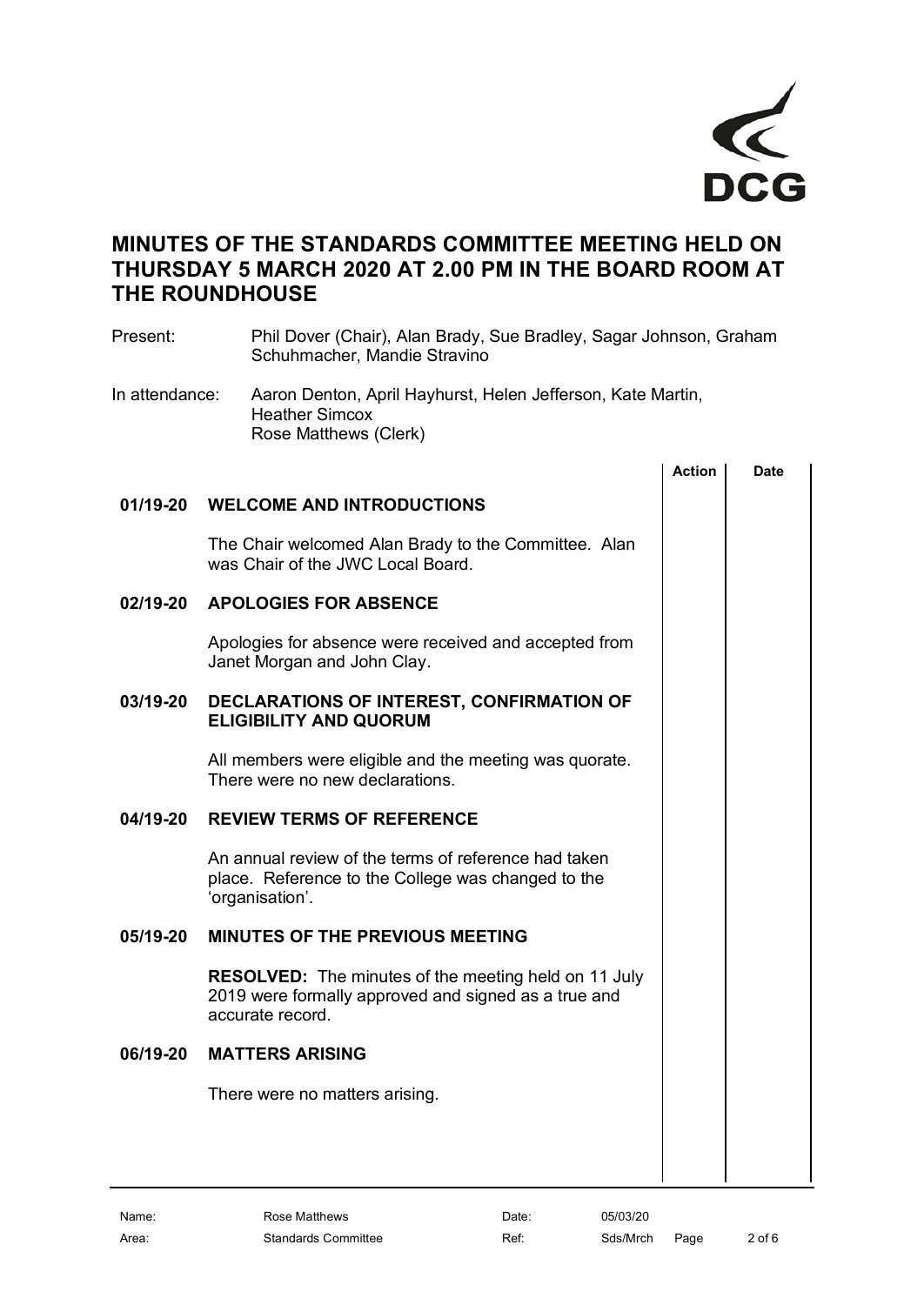#### **07/19-20 BEHAVIOUR FOR LEARNING ANNUAL REPORT**

The Director for Behaviour for Learning delivered a presentation on the Behaviour for Learning Annual Report.

The presentation summarised the Behaviour for Learning Policy, the 5 'Ps', the whole college approach to behaviour, professional development undertaken and links forged with the local community, as part of the strategy introduced in 2017-18. This evidence was presented to substantiate the effectiveness of the strategy and could be seen from the reduction in sanctions over the three-year period.

Cause for concerns comments when analysed related to minor issues which should be part of classroom management. Support has then been rolled out to those concerned.

A focus was on promoting good news stories and positive enforcements for students and celebrating success.

Graham Schuhmacher asked if the success stories related to changes in teaching styles. The Vice Principal explained work had been carried out with teachers to take more responsibility.

Graham asked about teacher attendance and comparing with student attendance. The Director of Behaviour for Learning said he could look into and compare.

The Deputy Chief Executive explained the Director of Behaviour for Learning carried out his own learning walks at key times when lessons were starting to monitor attendance of staff and students.

The team on the ground monitored at risk learners and followed up if not in lessons. The Deputy Chief Executive said this was taking on board the criticisms of the Corporation in relation to attendance – which often linked to behaviour.

<span id="page-2-0"></span>Improved attendance had been recognised.

### **08/19-20 SAFEGUARDING ANNUAL REPORT PRESENTATION**

The Director of Services for Students delivered a presentation which covered the Safeguarding Annual Report.

She summarised the safeguarding arrangements at DCG and confirmed to Members the DSL Group reviewed policies and procedures and reflected on any serious cases. Sue Bradley was the link governor for Safeguarding and attended the DSL meetings.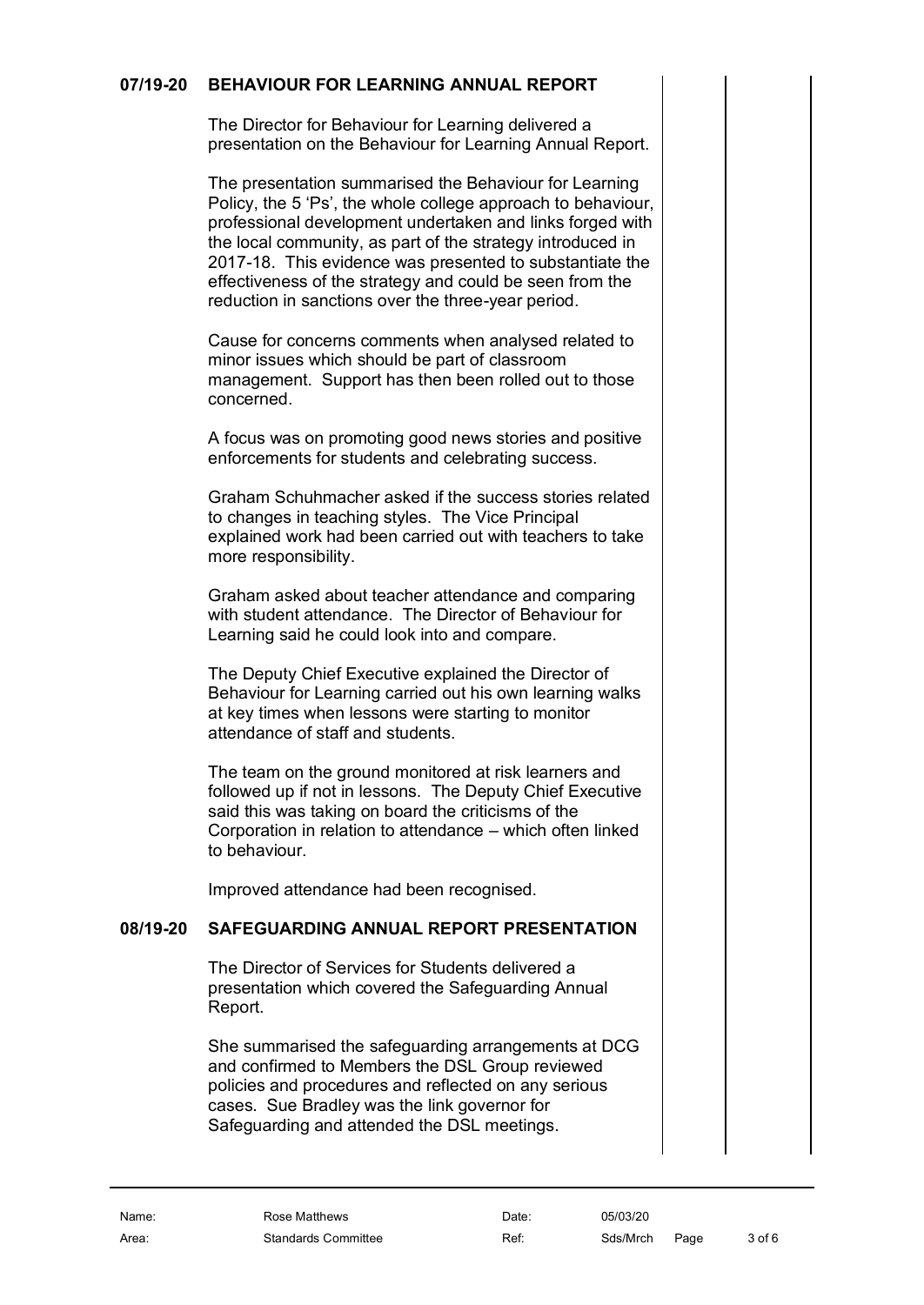Members were informed there had been a rise in disclosures for 2018-19 academic year, 70% of which were female and 30% male. It was explained the team were raising awareness which could have resulted in the upturn.

Graham Schuhmacher questioned what information was provided by schools on referrals. Schools used a different system to the College. Some schools sent the information through but not all.

The breakdown of disclosures by site showed mental health disclosures had been higher at the JWC, some of that related to exam stress and the team had been working on building resilience. The Chair questioned if that was reflective of a national picture and it was confirmed it was.

#### **09/19-20 CURRICULUM STANDARDS** • **REPORT ON PERFORMANCE**

<span id="page-3-1"></span><span id="page-3-0"></span>The Vice Principal discussed the curriculum performance report.

The focus for the quarter would be outcomes, progression and recruitment for next year.

She advised the Committee 20,000 results were expected for 2019-20 with circa 11,000 exams over six weeks.

The focus was on exam preparation and how they are facilitated to support the student success.

Significant work had been undertaken to ensure teams and teachers had access to high quality professional development. This had been acknowledged by Ofsted.

The whole college approach on behaviour had been positive, with behaviour and attitudes improving on all sites.

Strategies for supporting the disadvantaged students were the next focus – with work already taking place to bridge the gap.

Learning walks across all areas continued to be a priority. Teacher development activities had been arranged for w/c 30<sup>th</sup> March with internal and external training.

Work was underway to identify with those students that may be appropriate for T Levels, with 90 starts planned for IT Level 2.

#### **10/19-20 APPRENTICESHIP STANDARDS**  • **REPORT ON PERFORMANCE**

<span id="page-3-3"></span><span id="page-3-2"></span>The Deputy Principal shared the report on Apprenticeships performance.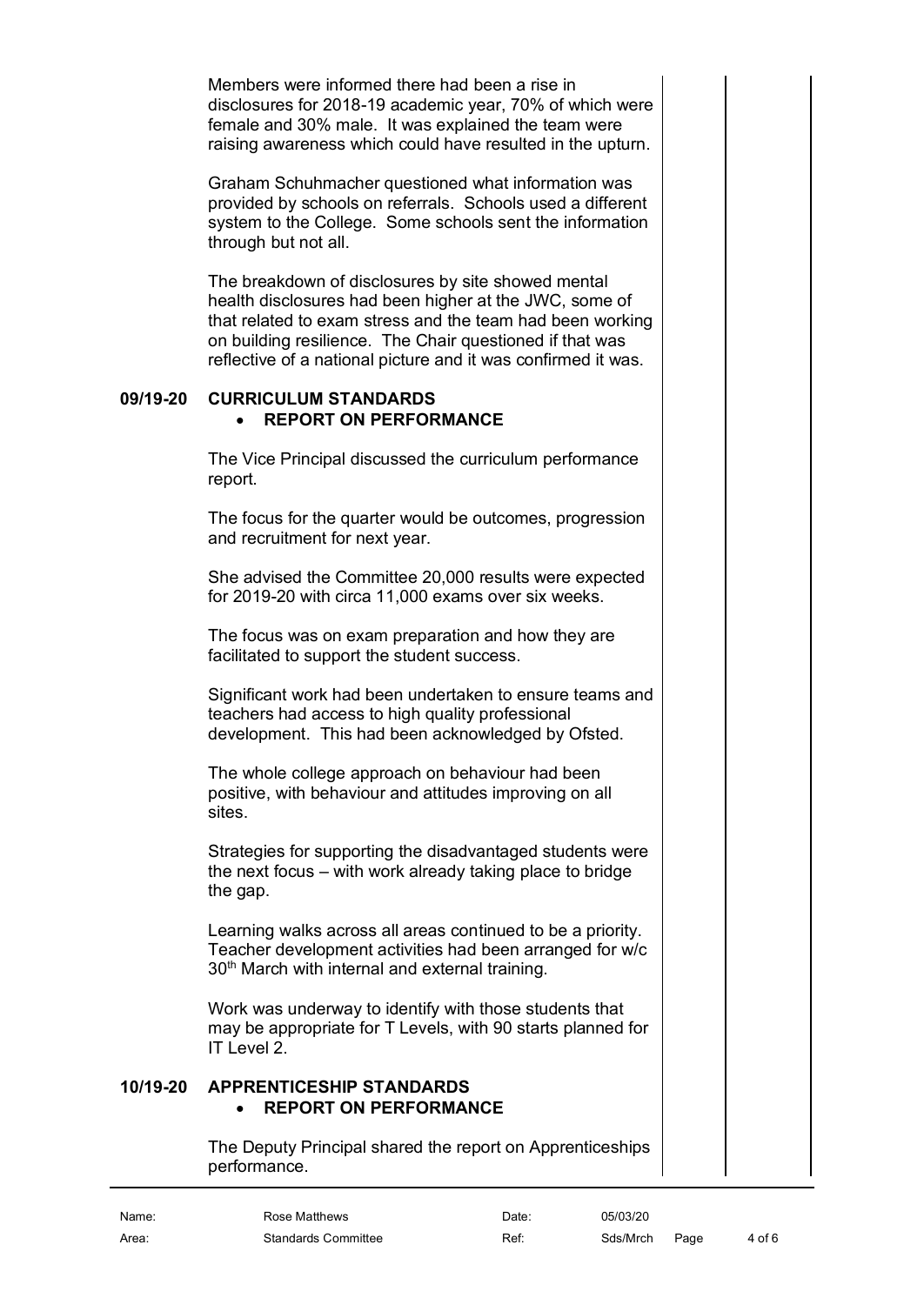In summary, there were 1,500 apprenticeships on programme. The reduction in the number of withdrawals this year compared with the previous was noted.

The Deputy Principal cited the preparation for the transition from frameworks to standards and sharing best practice may have helped with the reduction.

She explained staff performance was managed in the same way at the rest of the Group, but with no scorecard for the area.

Overall achievement was down on the previous year, but was an improvement on the prior month. The recruitment of specialist staff in electrical, engineering and plumbing remained a risk.

There had been a downturn which had affected the tier one supply chain, which reflected a national picture.

#### **11/19-20 EMPLOYER ENGAGEMENT STRATEGY REPORT**

<span id="page-4-0"></span>The Deputy Principal shared the Employer Engagement position for 2018-19 and identified areas for development and future target markets.

The main engagement was through the study programmes and 30% through apprenticeship employers which were predominantly in the D2N2 area.

She discussed the engagement with our key employers and work experience activities that took place. FE Choices and DCG internal employers satisfaction surveys were shared, both of which were positive and an improvement on the previous year's results.

Market share and competitor analysis was presented with DCG as the top provider for apprentices in the Derby city area.

#### **12/19-20 LINK GOVERNOR VISITS** • **JWC LOCAL BOARD**

<span id="page-4-2"></span><span id="page-4-1"></span>Alan Brady provided feedback on the Joseph Local Board, which was being trialled.

The local board consisted of Heather Dixon and Alan, the Deputy CEO, Vice Principal. Two meetings had been held. The first meeting involved team managers at JWC and the Director for Teaching, Learning and Academic Research talked through the action plan for improvement. This session also involved a tour of JWC.

The second meeting again focussed on the improvement plan, with a further presentation from the Head of